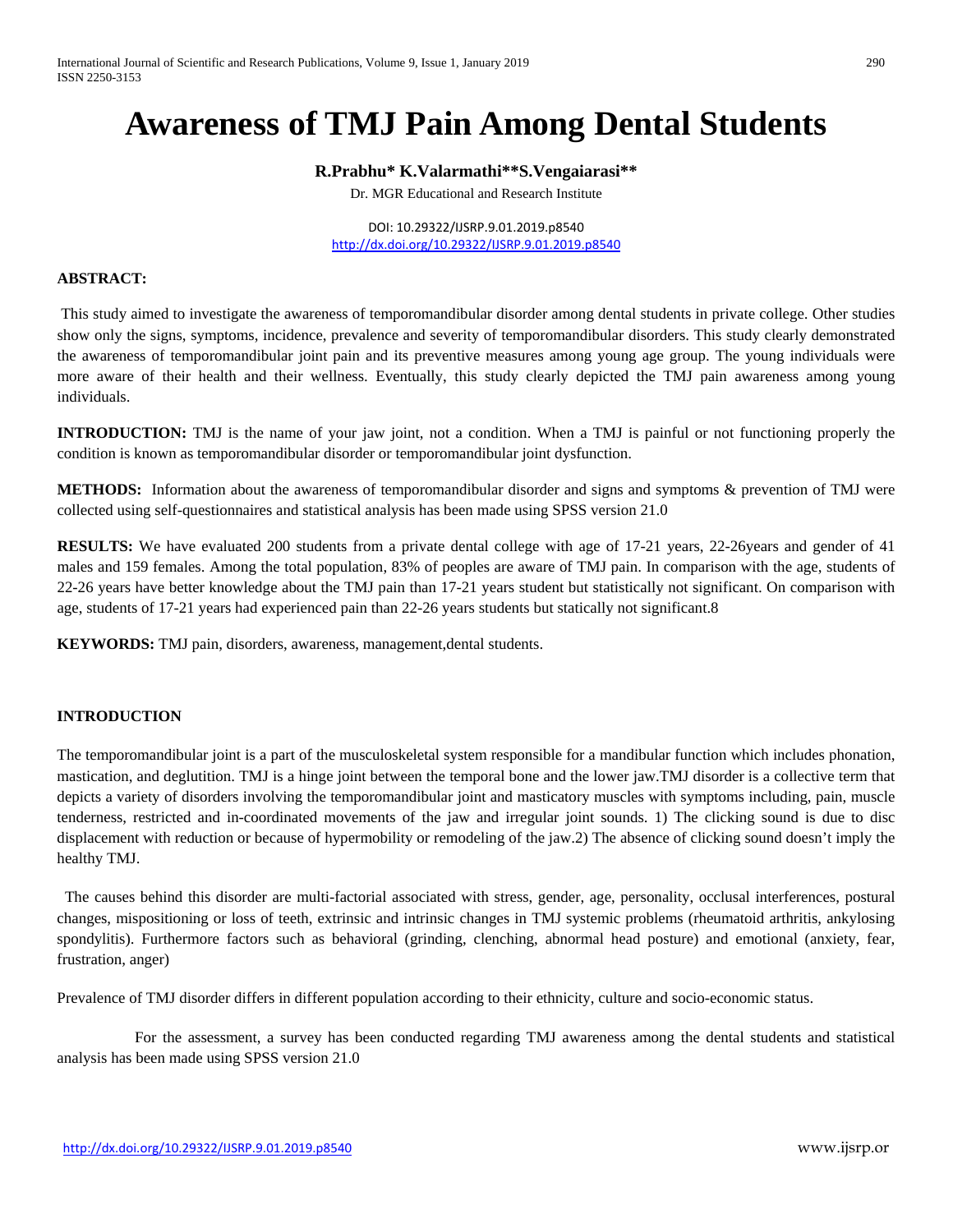The study sample comprised of 200 UG students studying at Dr.MGR educational and research institute - Chennai. The samples has been grouped based on the age group and gender. Their age ranges from 17 to 26 years and of 41 males and 159 females in this study.

#### **Questionnaire:**

The questionnaire was prepared and was manually distributed among UG students. The data was collected and statistically analyzed.

The questionnaire comprises of

- **1**. Are you aware of TMJ pain?
- A: Yes B: No
- **2.** TMJ disorder is most common at the age of?

A: 40 – 60 B: 18-40 C: Below18

- **3.** Which gender is most commonly affected by TMJ pain?
- A: men B: Women
- **4.** Do you think TMJ examination is necessary for all OP patients?
- A: Yes B: No
- **5.** Have you ever experienced TMJ pain?
- A: Yes B: No

IF YES

- Is your pain always present?
- A: Yes B: No C: Sometimes

Does your pain wake you up at night?

## A: Yes B: No C: Sometimes

- **6**. Do you think whether TMJ pain is radiating or not?
- A: yes B: No
- **7.** Are you aware of clenching or grinding your teeth while sleeping?
- A: Yes B: No C: Sometimes
- **8**. Do you hear any clicking sound while opening or closing mouth?
- A: Yes B: No C: Sometimes
- IF YES
- A: Mild B: Moderate C: Severe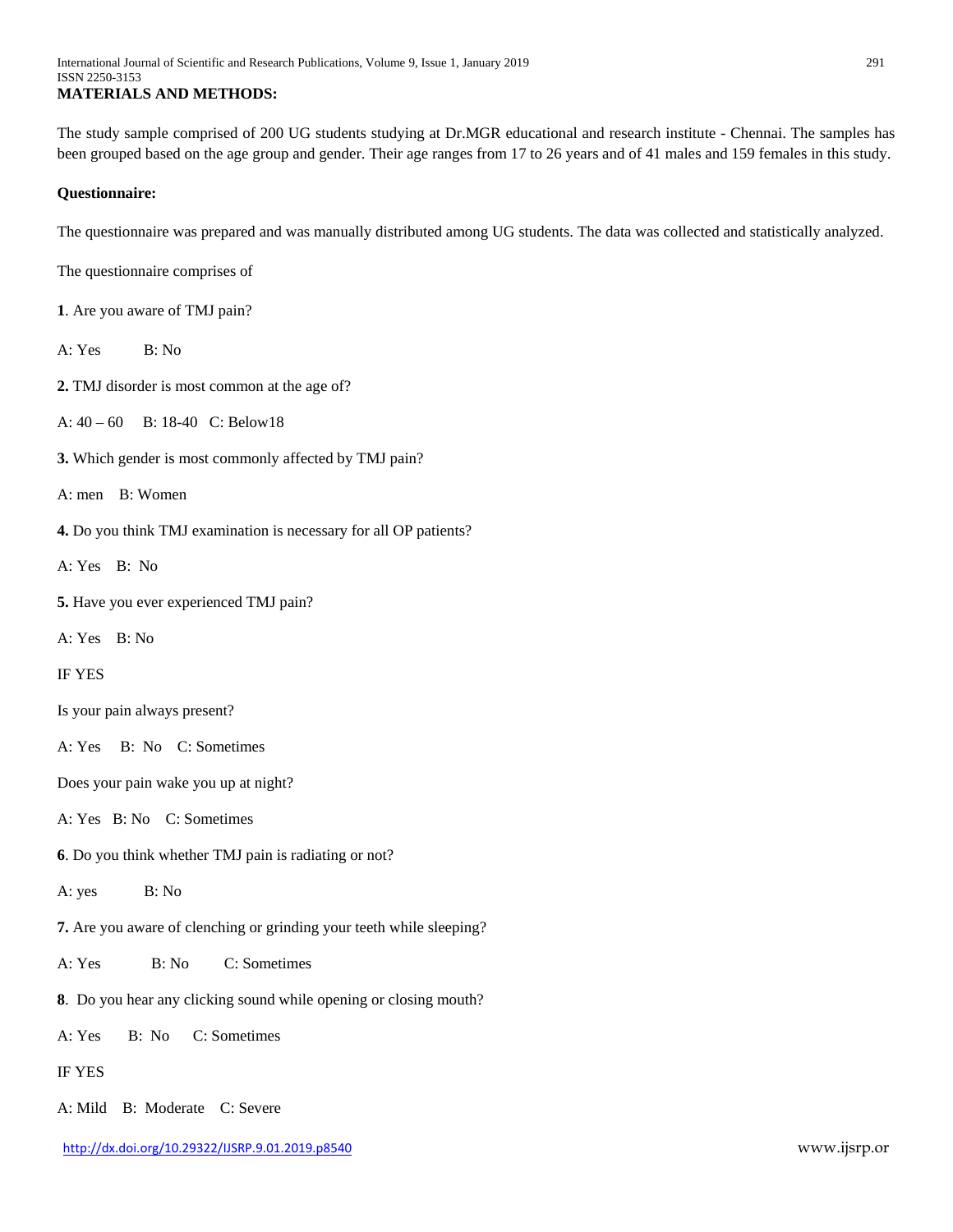| International Journal of Scientific and Research Publications, Volume 9, Issue 1, January 2019<br>ISSN 2250-3153 | 292 |
|------------------------------------------------------------------------------------------------------------------|-----|
| 9. Which of the following presenting sign of TMJ disorder is true?                                               |     |
| B: Restricted mouth opening<br>A: Joint Clicking                                                                 |     |
| 10. Which radiograph is better for diagnosing TMJ disorder?                                                      |     |
| A: TMJ tomography B: OPG C: CT/MRI                                                                               |     |
| 11. What is the most common cause for TMJ ANKYLOSIS?                                                             |     |
| A: Trauma, infections and systemic diseases                                                                      |     |
| B: Impaction of third molar                                                                                      |     |
| C: Drugs                                                                                                         |     |
| 12. Which of the following can be termed as direct contributing factor for TMJ pain?                             |     |
| <b>B</b> : Emotional factor<br>A: Behavioral factor                                                              |     |
| 13. Do you think TMJ is alone responsible for pain (or) muscle is also affected?                                 |     |
| B: No<br>A: Yes                                                                                                  |     |
| 14. Which muscle palpation tell us the TMJ disorder?                                                             |     |
| A: Muscle of mastication B: Digastrics C: Buccinators                                                            |     |
| 15. Have you ever thought of removal of impacted 3rd molar would relieve pain?                                   |     |
| A: Yes<br>B: No<br>C: May be                                                                                     |     |
| 16. Common medication prescribed for TMJ pain?                                                                   |     |
| A: NSAID drug B: Anti-bacterial                                                                                  |     |
| C: Muscle relaxants                                                                                              |     |
| 17. Do you think only drugs can be a solution for TMJ disorder?                                                  |     |
| B: No<br>A: Yes                                                                                                  |     |
| 18. Which methods are used in Management of TMJ disorder?                                                        |     |
| A: Reassurance and Counseling                                                                                    |     |
| B: NSAID drug therapy                                                                                            |     |
| C: Splint therapy                                                                                                |     |
| D: All the above                                                                                                 |     |
| <b>RESULT:</b>                                                                                                   |     |

We have evaluated 200 students in a private dental college in the age of  $17 - 21$ years, 22-26 years and of 41 males and 159 females. Among the total population, 83% of peoples are aware of the TMJ pain. In the study of 17-21 years 43 % were aware of the TMJ pain and9%were not aware about the TMJ pain and in the study of 22-26 years40% were aware of the TMJ pain and 8% were not aware of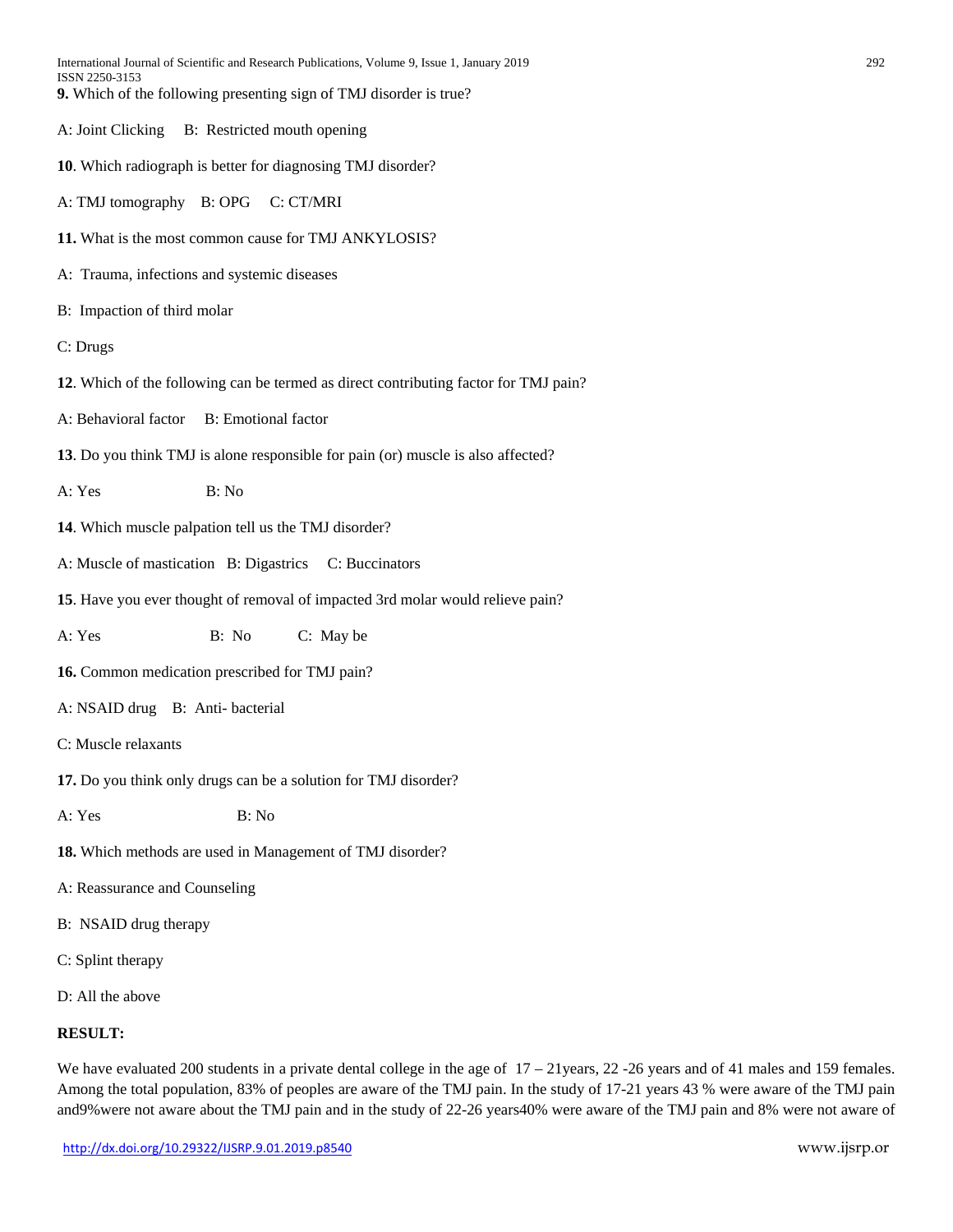International Journal of Scientific and Research Publications, Volume 9, Issue 1, January 2019 293 ISSN 2250-3153

it. In comparison with the age, students of 22-26 years have better knowledge about the TMJ pain than 17-21 years students but statistically not significant.

 On a relative study of 17-21 years 17.5% had experienced TMJ pain and 34.5% have not experienced the pain. In 22-26 years 14.5% have experienced pain and 33.5% have not experienced the pain. In comparison with the age, students of 17-21 years had experienced pain than 22-26 years students but statistically not significant.

## **GENDER:**

| <b>QUESTIONS</b> | <b>OPTION</b>         | <b>MALE</b>      | <b>FEMALE</b>   | $\overline{P}$ – VALUE |
|------------------|-----------------------|------------------|-----------------|------------------------|
| $Q-1$            | A.YES                 | 39               | 137             | .020                   |
|                  |                       |                  |                 |                        |
|                  | <b>B.NO</b>           | $\sqrt{2}$       | 32              |                        |
| $Q-2$            | A. 40-60              | $\,8\,$          | 19              | 0.449                  |
|                  | B. 18-40              | 31               | 132             |                        |
|                  | C. BELOW 18           | $\overline{2}$   | $8\,$           |                        |
| $\overline{Q-3}$ | A. MEN                | 25               | 60              | .007                   |
|                  | <b>B. WOMEN</b>       | 16               | 99              |                        |
| $Q-4$            | A. YES                | 36               | 127             | .244                   |
|                  | B. NO                 | $\overline{5}$   | 32              |                        |
|                  |                       |                  |                 |                        |
| $Q-5$            | A. YES                | 13               | $\overline{51}$ |                        |
|                  | <b>B.NO</b>           | 28               | 108             | .964                   |
|                  |                       |                  |                 |                        |
|                  |                       |                  |                 |                        |
|                  | A.YES                 | $\boldsymbol{0}$ | $\,8\,$         |                        |
| $Q-5A$           | <b>B.NO</b>           | 9                | 13              |                        |
|                  | <b>C.SOMETIMES</b>    | $\overline{8}$   | 32              | 046                    |
|                  | A.YES                 | $\mathbf{1}$     | $\,8\,$         |                        |
| $Q-5B$           | $\operatorname{B.NO}$ | 16               | $\overline{34}$ |                        |
|                  | <b>C.SOMETIMES</b>    | $\boldsymbol{0}$ | $10\,$          | .057                   |
| $Q-6$            | A. YES                | 29               | 115             | .839                   |
|                  | B. NO                 | 12               | 44              |                        |
| $Q-7$            | A. YES                | 16               | 51              | .622                   |
|                  | B. NO                 | 19               | $87\,$          |                        |
|                  | <b>C. SOMETIMES</b>   | $\sqrt{6}$       | 21              |                        |
| $Q-8$            | A. YES                | 18               | 51              | .325                   |
|                  | B. NO                 | 18               | 79              |                        |
|                  | <b>C. SOMETIMES</b>   | $\overline{5}$   | 29              |                        |
|                  |                       |                  |                 |                        |
| $Q - 8A$         | A.MLD                 | 15               | 54              | .468                   |
|                  | <b>B.MODERATE</b>     | $\overline{8}$   | 20              |                        |
|                  |                       |                  |                 |                        |
|                  | $\mbox{C.SEVERE}$     | $\boldsymbol{0}$ | $\overline{4}$  |                        |
|                  |                       |                  |                 |                        |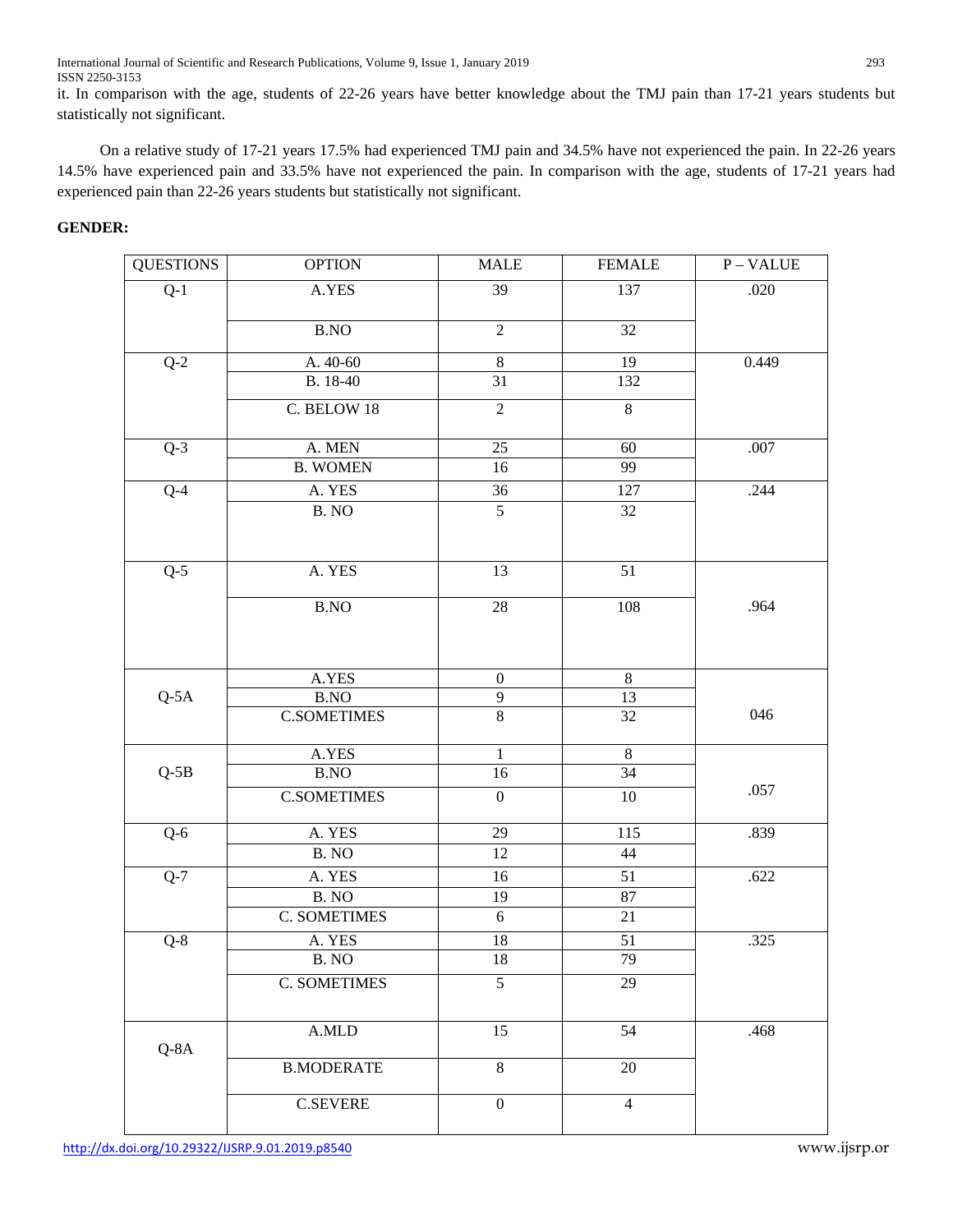| $Q-9$  | A. JOINT CLICKING                               | 27             | 100             | .726 |
|--------|-------------------------------------------------|----------------|-----------------|------|
|        | <b>B. RESTICTED MOUTH</b><br><b>OPENING</b>     | 14             | 59              |      |
| $Q-10$ | A. TMJ TOMOGRAPHY                               | $27\,$         | 103             | .992 |
|        | <b>B. OPG</b>                                   | $\overline{9}$ | 36              |      |
|        | C. CT/MRI                                       | $\overline{5}$ | 20              |      |
| $Q-11$ | A.TRAUMA, INFECTION,<br><b>SYSTEMIC DISEASE</b> | 24             | 90              | .678 |
|        | <b>B.IMPACTION OF THIRD</b><br><b>MOLAR</b>     | 15             | 65              |      |
|        | <b>C.DRUGS</b>                                  | $\overline{2}$ | $\overline{4}$  |      |
| $Q-12$ | A.BEHAVIOURAL FACTOR                            | 34             | 122             | .393 |
|        | <b>B.EMOTIONAL FACTOR</b>                       | $\overline{7}$ | $\overline{37}$ |      |
| $Q-13$ | A.YES                                           | 28             | 110             | .913 |
|        | B.NO                                            | 13             | 49              |      |
| $Q-14$ | A.MUSCLES OF<br><b>MASTICATION</b>              | 35             | 135             | .495 |
|        | <b>B. DIGASTIC</b>                              | $\mathfrak{Z}$ | 18              |      |
|        | <b>C.BUCCINATORS</b>                            | $\overline{3}$ | 6               |      |
| $Q-15$ | A.YES                                           | 20             | 63              | .558 |
|        | B.NO                                            | $\,8\,$        | 39              |      |
|        | <b>C.MAY BE</b>                                 | 13             | 57              |      |
| $Q-16$ | <b>A.NSAIDS</b>                                 | 24             | 76              | .210 |
|        | <b>B.ANTI-BACTERIAL</b>                         | $\mathfrak{Z}$ | 6               |      |
|        | <b>C.MUSCLE RELAXANTS</b>                       | 14             | 77              |      |
| $Q-17$ | A.YES                                           | $\,8\,$        | 23              | .648 |
|        | <b>B.NO</b>                                     | 33             | 135             |      |
| $Q-18$ | A.REASSURANCE AND<br>COUNSELLING                | $\overline{4}$ | 26              | .303 |
|        | <b>B.NSAID DRUG</b><br><b>THERAPHY</b>          | 9              | 42              |      |
|        | C. SPLINT THERAPHY                              | 8              | 16              |      |
|        | <b>D.ALL THE ABOVE</b>                          | 20             | 75              |      |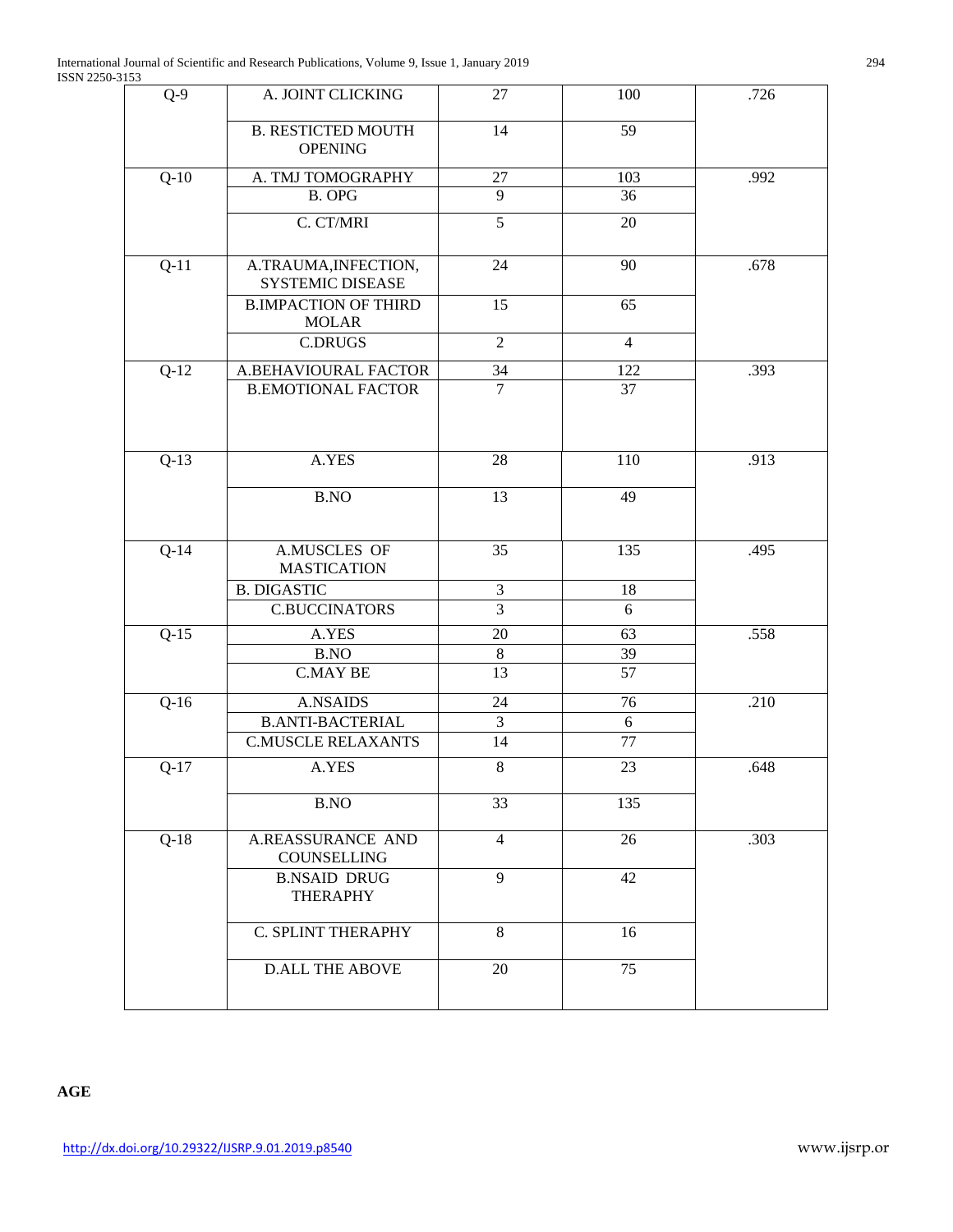| 200-0100<br><b>QUESTIONS</b> | <b>OPTIONS</b>                              | $17\,$           | 18               | 19               | 20             | 21              | $22\,$          | 23              | 24               | 25               | 26               | <b>P.VALUE</b> |
|------------------------------|---------------------------------------------|------------------|------------------|------------------|----------------|-----------------|-----------------|-----------------|------------------|------------------|------------------|----------------|
|                              |                                             |                  |                  |                  |                |                 |                 |                 |                  |                  |                  |                |
|                              |                                             |                  | $\overline{7}$   | $\overline{4}$   |                | 45              |                 |                 | 5                | $\overline{3}$   |                  |                |
| $Q-1$                        | A.YES                                       | $\mathbf 1$      |                  |                  | 29             |                 | 46              | 25              |                  |                  | $\mathbf{1}$     | .659           |
|                              |                                             |                  |                  |                  |                |                 |                 |                 |                  |                  |                  |                |
|                              |                                             |                  |                  |                  |                |                 |                 |                 |                  |                  |                  |                |
|                              | $\operatorname{B.NO}$                       | $\mathbf{1}$     | $\overline{4}$   | $\mathbf{1}$     | $\tau$         | 5               | $\overline{9}$  | 5               | $\mathbf{1}$     | $\mathbf{0}$     | $\boldsymbol{0}$ |                |
|                              |                                             |                  |                  |                  |                |                 |                 |                 |                  |                  |                  |                |
| $Q-2$                        | $A.40-60$                                   | $\boldsymbol{0}$ | $\overline{4}$   | $\mathbf{1}$     | 5 <sup>5</sup> | 5               | $\overline{5}$  | $\overline{4}$  | $\overline{2}$   | $\mathbf{1}$     | $\mathbf{0}$     | 831            |
|                              |                                             |                  |                  |                  |                |                 |                 |                 |                  |                  |                  |                |
|                              |                                             |                  |                  |                  |                |                 |                 |                 |                  |                  |                  |                |
|                              | B.18-40                                     | $\overline{2}$   | 6                | $\overline{4}$   | 29             | 41              | 48              | 25              | $\overline{4}$   | $\overline{3}$   | $\mathbf{1}$     |                |
|                              |                                             |                  |                  |                  |                |                 |                 |                 |                  |                  |                  |                |
|                              |                                             |                  |                  |                  |                |                 |                 |                 |                  |                  |                  |                |
|                              | <b>C.BELOW</b>                              | $\boldsymbol{0}$ | $\mathbf{1}$     | $\boldsymbol{0}$ | $\overline{2}$ | $\overline{4}$  | $\sqrt{2}$      | $1\,$           | $\boldsymbol{0}$ | $\boldsymbol{0}$ | $\overline{0}$   |                |
|                              |                                             |                  |                  |                  |                |                 |                 |                 |                  |                  |                  |                |
| $Q-3$                        | $\mathbf{A}.\mathbf{M}\mathbf{E}\mathbf{N}$ | $\boldsymbol{0}$ | $\overline{2}$   | $\overline{2}$   | 14             | 29              | $\overline{23}$ | $\overline{13}$ | $\mathbf{1}$     | $\mathbf{1}$     | $\boldsymbol{0}$ |                |
|                              |                                             |                  |                  |                  |                |                 |                 |                 |                  |                  |                  | .205           |
|                              |                                             |                  |                  |                  |                |                 |                 |                 |                  |                  |                  |                |
|                              | <b>B.WOMEN</b>                              | $\overline{2}$   | $\overline{9}$   | $\overline{3}$   | 22             | 21              | $\overline{3}$  | $\overline{17}$ | $\overline{5}$   | $\overline{3}$   | $\mathbf{1}$     |                |
| $Q-4$                        | A.YES                                       | $\boldsymbol{0}$ | $\overline{4}$   | $\overline{3}$   | 29             | 46              | 49              | 25              | $\overline{4}$   | $\sqrt{2}$       | $1\,$            |                |
|                              | B.NO                                        | $\overline{2}$   | $\overline{7}$   | $\overline{2}$   | $\overline{7}$ | $\overline{4}$  | $6\,$           | $\overline{5}$  | $\overline{2}$   | $\overline{2}$   | $\overline{0}$   | .000           |
|                              |                                             |                  |                  |                  |                |                 |                 |                 | $\overline{2}$   |                  |                  |                |
| $Q-5$                        | A.YES                                       | $\boldsymbol{0}$ | $\mathbf{1}$     | $\boldsymbol{0}$ | 15             | 19              | 15              | 11              |                  | $\mathbf{1}$     | $\overline{0}$   |                |
|                              | B.NO                                        | $\overline{2}$   | $10\,$           | $\overline{5}$   | 21             | 31              | 40              | 19              | $\overline{4}$   | $\overline{3}$   | $\mathbf{1}$     | .371           |
|                              |                                             |                  |                  |                  |                |                 |                 |                 |                  |                  |                  |                |
|                              | A.YES                                       |                  | $\mathbf{0}$     | $\boldsymbol{0}$ | $\overline{2}$ |                 |                 |                 |                  | $\mathbf{0}$     |                  |                |
| $Q-5A$                       |                                             | $\boldsymbol{0}$ |                  |                  |                | $\mathbf{1}$    | $\sqrt{2}$      | 1               | $\sqrt{2}$       |                  | $\overline{0}$   |                |
|                              | B.NO                                        | $\boldsymbol{0}$ | $\boldsymbol{0}$ | $\boldsymbol{0}$ | 5              | 11              | 3               | $\overline{3}$  | $\boldsymbol{0}$ | $\boldsymbol{0}$ | $\boldsymbol{0}$ | .098           |
|                              | <b>C.SOMETMES</b>                           | $\overline{0}$   | $\overline{1}$   | $\boldsymbol{0}$ | $10\,$         | $\overline{10}$ | $\overline{8}$  | $\overline{8}$  | $\overline{2}$   | $\mathbf{1}$     | $\boldsymbol{0}$ |                |
|                              |                                             | $\boldsymbol{0}$ | $\boldsymbol{0}$ | $\boldsymbol{0}$ | $\overline{2}$ | $\overline{3}$  |                 | $\mathbf{1}$    | $\mathbf{1}$     | $\mathbf{1}$     |                  |                |
| $Q-5B$                       | A.YES                                       |                  |                  |                  |                |                 | $\mathbf{1}$    |                 |                  |                  | $\overline{0}$   | .535           |
|                              | $\operatorname{B.NO}$                       | $\boldsymbol{0}$ | $\mathbf{1}$     | $\boldsymbol{0}$ | 12             | 17              | 9               | 9               | $\overline{2}$   | $\mathbf{0}$     | $\mathbf{0}$     |                |
|                              | <b>C.SOMETMES</b>                           | $\boldsymbol{0}$ | $\boldsymbol{0}$ | $\boldsymbol{0}$ | $\overline{2}$ | $\sqrt{2}$      | 3               | $\sqrt{2}$      | $\mathbf{1}$     | $\boldsymbol{0}$ | $\mathbf{0}$     |                |
|                              |                                             |                  |                  |                  |                |                 |                 |                 |                  |                  |                  |                |
| $Q-6$                        | A.YES                                       | $\,1$            | $\sqrt{6}$       | $\overline{5}$   | 25             | 40              | 39              | $21\,$          | $\overline{4}$   | $\sqrt{2}$       | $\mathbf{1}$     | .604           |
|                              |                                             |                  |                  |                  |                |                 |                 |                 |                  |                  |                  |                |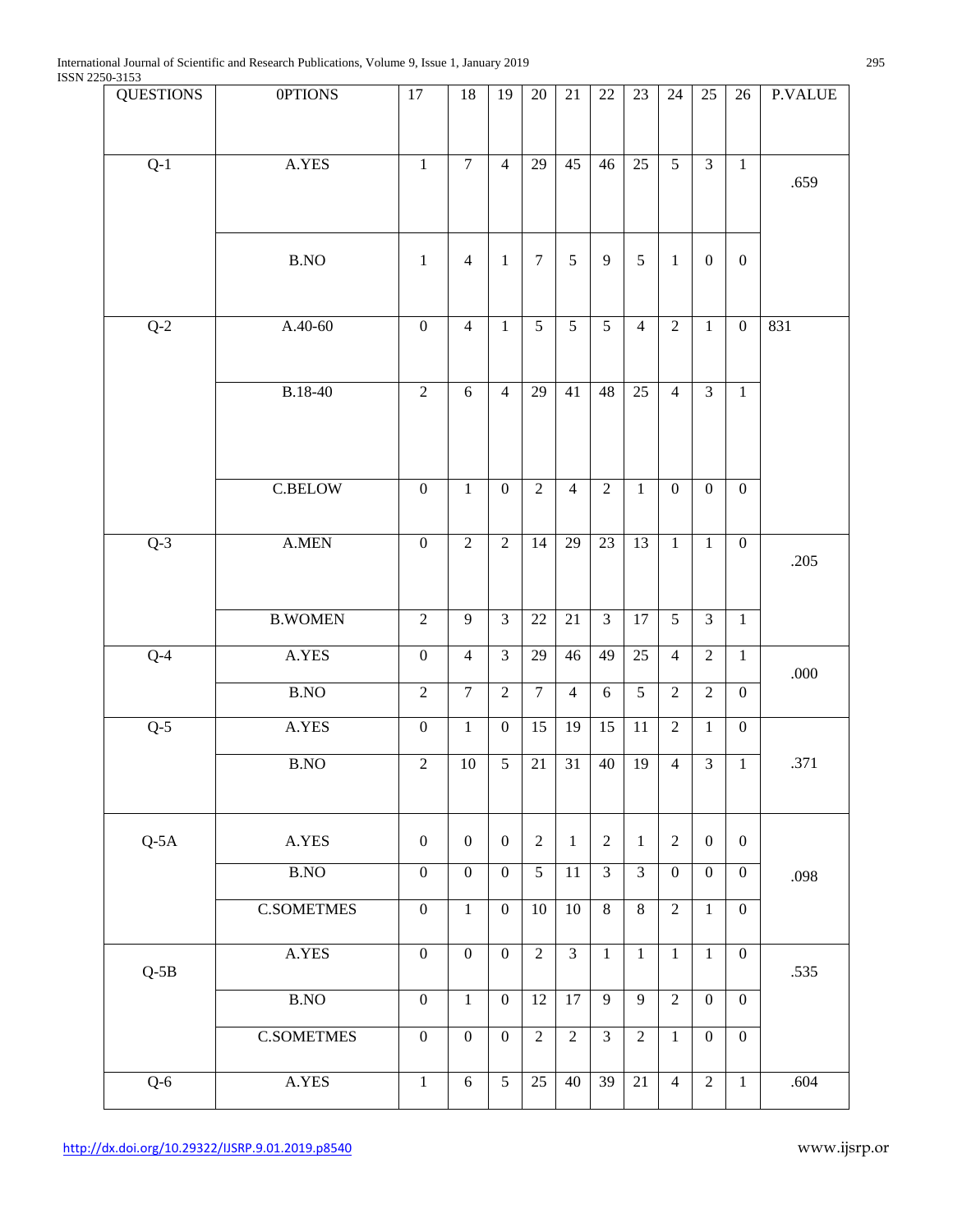|         | B.NO                                       | $\mathbf{1}$     | 5                | $\boldsymbol{0}$ | 11               | 10             | 16               | 9              | $\overline{2}$   | $\overline{2}$   | $\boldsymbol{0}$ |        |
|---------|--------------------------------------------|------------------|------------------|------------------|------------------|----------------|------------------|----------------|------------------|------------------|------------------|--------|
| $Q-7$   | A.YES                                      | $\boldsymbol{0}$ | $\overline{2}$   | $\mathbf{1}$     | 9                | 15             | 29               | $\tau$         | $\overline{2}$   | $\overline{2}$   | $\boldsymbol{0}$ | .090   |
|         | B.NO                                       | $\sqrt{2}$       | $\overline{7}$   | $\overline{4}$   | 20               | $27\,$         | 22               | 19             | $\overline{4}$   | $\mathbf{1}$     | $\boldsymbol{0}$ |        |
|         | <b>C.SOMETIMES</b>                         | $\boldsymbol{0}$ | $\overline{2}$   | $\boldsymbol{0}$ | $\tau$           | 8              | $\overline{4}$   | $\overline{4}$ | $\overline{0}$   | $\mathbf{1}$     | $\mathbf{1}$     |        |
|         |                                            |                  |                  |                  |                  |                |                  |                |                  |                  |                  |        |
|         |                                            |                  |                  |                  |                  |                |                  |                |                  |                  |                  |        |
|         |                                            |                  |                  |                  |                  |                |                  |                |                  |                  |                  |        |
|         |                                            |                  |                  |                  |                  |                |                  |                |                  |                  |                  |        |
|         |                                            |                  |                  |                  |                  |                |                  |                |                  |                  |                  |        |
| $Q-8$   | A.YES                                      | $\mathbf{1}$     | 5                | $\overline{2}$   | 16               | 18             | 18               | 6              | $\mathbf{1}$     | $\mathbf{1}$     | $\mathbf{1}$     | .180   |
|         | B.NO                                       | $\boldsymbol{0}$ | $\overline{3}$   | $\overline{2}$   | 19               | 25             | 28               | 15             | $\overline{2}$   | $\mathfrak{Z}$   | $\boldsymbol{0}$ |        |
|         | <b>C.SOMETIMES</b>                         | $\mathbf{1}$     | $\overline{2}$   | $\mathbf{1}$     | 1                | $\overline{7}$ | 9                | 9              | $\overline{3}$   | $\mathbf{0}$     | $\mathbf{0}$     |        |
|         |                                            |                  |                  |                  |                  |                |                  |                |                  |                  |                  |        |
|         |                                            |                  |                  |                  |                  |                |                  |                |                  |                  |                  |        |
| $Q$ -8A | A.MLD                                      | $\overline{2}$   | $\,8\,$          | $\overline{2}$   | 14               | 17             | 16               | 6              | $\overline{3}$   | $\mathbf{0}$     | $\mathbf{1}$     | .053   |
|         | <b>B.MODERATE</b>                          | $\boldsymbol{0}$ | $\mathbf{0}$     | $\boldsymbol{0}$ | $\overline{7}$   | 5              | $\overline{7}$   | $\overline{7}$ | $\overline{2}$   | $\mathbf{0}$     | $\mathbf{0}$     |        |
|         | <b>C.SEVERE</b>                            | $\boldsymbol{0}$ | $\boldsymbol{0}$ | $\boldsymbol{0}$ | 1                | 1              | $\boldsymbol{0}$ | 1              | $\boldsymbol{0}$ | 1                | $\mathbf{0}$     |        |
| $Q-9$   | <b>A.JOINT CLICKING</b>                    | $\boldsymbol{0}$ | $\overline{7}$   | 5                | 23               | 31             | 36               | 21             | $\mathfrak{Z}$   | $\mathbf{1}$     | $\boldsymbol{0}$ | .224   |
|         | <b>B.RESTICTED MOUTH</b><br><b>OPENING</b> | $\overline{2}$   | $\overline{4}$   | $\mathbf{0}$     | 13               | 19             | 19               | 9              | $\overline{3}$   | $\overline{3}$   | $\mathbf{1}$     |        |
| $Q-10$  | A.TMJ TOMOGRAPHY                           | $\mathbf{1}$     | 6                | 3                | $20\,$           | 36             | 38               | 18             | 5                | $\overline{2}$   | $\mathbf{1}$     | $.110$ |
|         | <b>B.OPG</b>                               | $\boldsymbol{0}$ | $\overline{3}$   | $\mathbf{1}$     | 14               | 13             | 8                | $\overline{4}$ | $\mathbf{1}$     | $\mathbf{1}$     | $\overline{0}$   |        |
|         | C.CT/MRI                                   | $\mathbf{1}$     | $\overline{2}$   | $\mathbf{1}$     | $\overline{2}$   | $\mathbf{1}$   | 9                | 8              | $\mathbf{0}$     | $\mathbf{1}$     | $\mathbf{0}$     |        |
|         |                                            |                  |                  |                  |                  |                |                  |                |                  |                  |                  |        |
| $Q-11$  | A.TRAUMA, INFECTIO<br><b>NS</b>            | $\overline{2}$   | 5                | $\overline{2}$   | 18               | 34             | 33               | 19             | 1                | $\boldsymbol{0}$ | $\boldsymbol{0}$ | .000   |
|         | SYSTEMIC DISEASE<br><b>B.IMPACTION OF</b>  | $\mathbf{0}$     | $\overline{4}$   | $\overline{3}$   | 18               | 14             | 22               | 11             | $\overline{3}$   | $\overline{4}$   | $\mathbf{1}$     |        |
|         | THIRD MOLAR                                |                  |                  |                  |                  |                |                  |                |                  |                  |                  |        |
|         | <b>C.DRUGS</b>                             | $\mathbf{0}$     | $\overline{2}$   | $\boldsymbol{0}$ | $\boldsymbol{0}$ | $\overline{2}$ | $\mathbf{0}$     | $\overline{0}$ | $\overline{2}$   | $\boldsymbol{0}$ | $\mathbf{0}$     |        |
| $Q-12$  | <b>A.BEHAVIOUR</b><br><b>FACTOR</b>        | $\mathbf{1}$     | $\overline{7}$   | $\overline{4}$   | 24               | 42             | 46               | 23             | 6                | $\overline{2}$   | $\mathbf{1}$     | .287   |
|         | <b>B.EMOTIONAL</b><br><b>FACTOR</b>        | $\mathbf{1}$     | $\overline{4}$   | $\mathbf{1}$     | 12               | 8              | 9                | $\overline{7}$ | $\theta$         | $\overline{2}$   | $\overline{0}$   |        |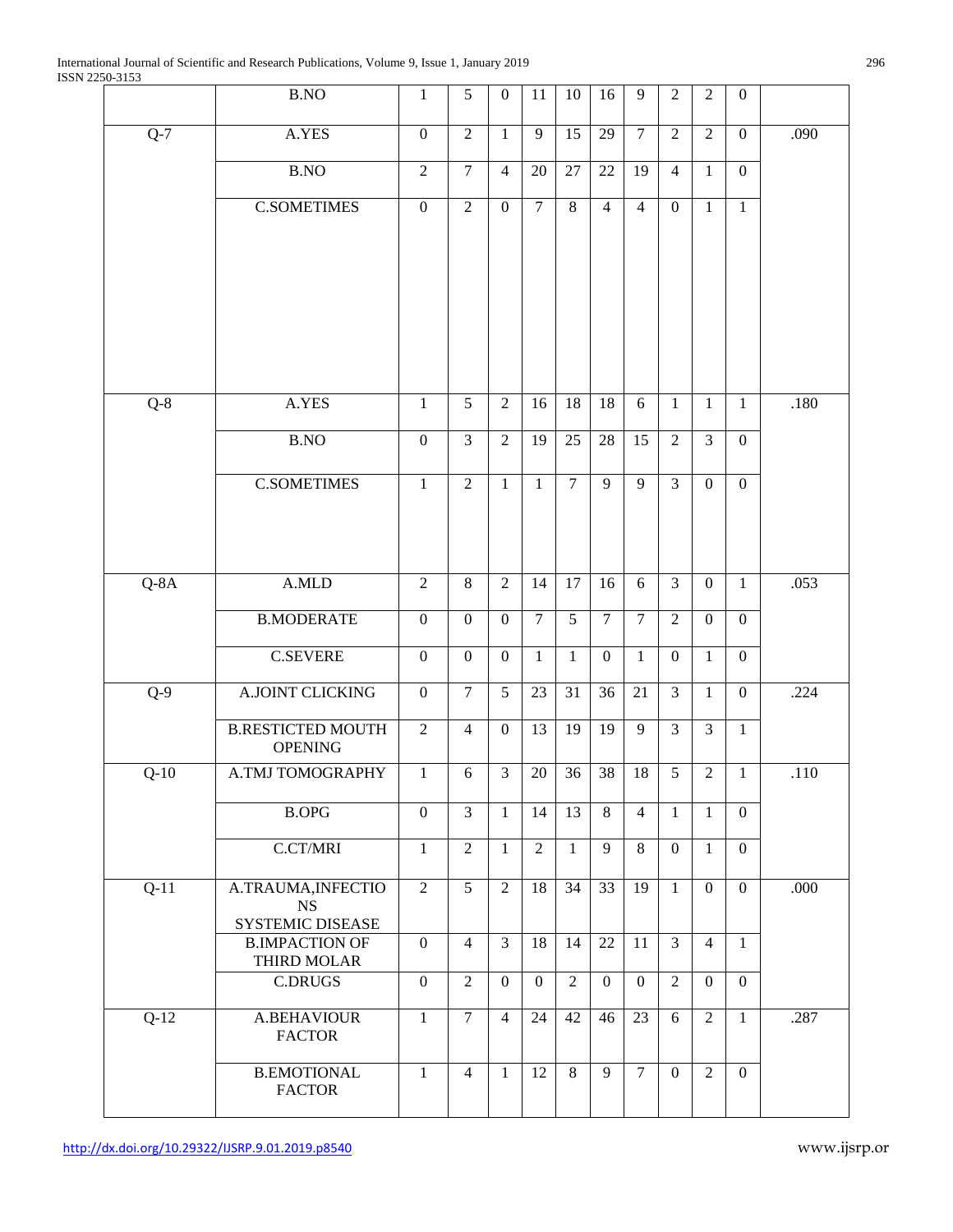| $Q-13$ | A.YES                                              | 1                                | 9                     | 3                                  | 29             | 35                   | 35           | 18                   | 5                 | $\overline{2}$                   | $\mathbf{1}$      | .614 |
|--------|----------------------------------------------------|----------------------------------|-----------------------|------------------------------------|----------------|----------------------|--------------|----------------------|-------------------|----------------------------------|-------------------|------|
|        | B.NO                                               | $\mathbf{1}$                     | 2                     | $\overline{2}$                     | $\overline{7}$ | 15                   | 20           | 12                   | $\mathbf{1}$      | $\overline{2}$                   | $\mathbf{0}$      |      |
| $Q-14$ | A.MUSCLE OF<br><b>MASTICATION</b>                  | $\mathbf{1}$                     | $\overline{3}$        | $\overline{4}$                     | 28             | 46                   | 54           | 25                   | $\overline{4}$    | $\overline{4}$                   | $\mathbf{1}$      | .000 |
|        | <b>B.DIGASTRIC</b>                                 | $\mathbf{1}$                     | $\overline{7}$        | $\mathbf{1}$                       | 5              | $\overline{2}$       | $\mathbf{0}$ | $\overline{3}$       | $\overline{2}$    | $\mathbf{0}$                     | $\mathbf{0}$      |      |
|        | <b>C.BUCCINATORS</b>                               | $\boldsymbol{0}$                 | $\mathbf{1}$          | $\boldsymbol{0}$                   | $\overline{3}$ | $\overline{2}$       | $\mathbf{1}$ | $\overline{2}$       | $\boldsymbol{0}$  | $\boldsymbol{0}$                 | $\overline{0}$    |      |
| $Q-15$ | A.YES                                              | $\mathbf{0}$                     | $\overline{3}$        | $\mathbf{1}$                       | 15             | 25                   | 25           | 9                    | $\overline{4}$    | $\mathbf{1}$                     | $\mathbf{0}$      | .261 |
|        | <b>B.NO</b>                                        | $\mathbf{1}$                     | 5                     | 3                                  | 10             | 11                   | 9            | 5                    | $\mathbf{1}$      | $\overline{2}$                   | $\mathbf{0}$      |      |
|        | <b>C.MAY BE</b>                                    | $\mathbf{1}$                     | 3                     | $\mathbf{1}$                       | 11             | 14                   | 21           | 16                   | $\mathbf{1}$      | $\mathbf{1}$                     | $\mathbf{1}$      |      |
| $Q-16$ | <b>A.NSAIDS</b>                                    | $\mathbf{0}$                     | $\overline{2}$        | 3                                  | 15             | 28                   | 33           | 15                   | 3                 | $\mathbf{1}$                     | $\overline{0}$    | .057 |
|        | <b>B.ANTI-BACTERIAL</b>                            | $\mathbf{0}$                     | $\overline{3}$        | $\boldsymbol{0}$                   | $\mathbf{1}$   | $\mathbf{1}$         | $\mathbf{1}$ | $\overline{2}$       | $\mathbf{1}$      | $\boldsymbol{0}$                 | $\mathbf{0}$      |      |
|        | <b>C.MUSCLE RALXANTS</b>                           | $\overline{2}$                   | 6                     | $\overline{2}$                     | 20             | 21                   | 21           | 13                   | $\overline{2}$    | $\overline{3}$                   | $\mathbf{1}$      |      |
| $Q-17$ | A.YES                                              | $\mathbf{0}$                     | $\overline{2}$        | $\boldsymbol{0}$                   | 10             | 8                    | 6            | $\overline{4}$       | $\mathbf{1}$      | $\overline{0}$                   | $\overline{0}$    | .131 |
|        | B.NO                                               | $\overline{2}$                   | 9                     | $\overline{5}$                     | 26             |                      |              | $42 \mid 49 \mid 26$ | $5\overline{)}$   | $\overline{4}$                   | $\overline{1}$    |      |
| $Q-18$ | <b>A.REASSURANCE AND</b><br>COUNCELLING            | $\mathbf{1}$                     | 1                     | $\mathbf{0}$                       | $\overline{4}$ | $\overline{3}$       | 11           | 6                    | $\mathbf{1}$      | 3                                | $\overline{0}$    | .001 |
|        | <b>B.NSAID DRUG</b><br><b>THERAPHY</b>             | $\boldsymbol{0}$                 | $\overline{7}$        | 3                                  | 13             | 16                   | 6            | 5                    | 1                 | $\overline{0}$                   | $\overline{0}$    |      |
|        | <b>C.SPLINT THERAPHY</b><br><b>D.ALL THE ABOVE</b> | $\mathbf{1}$<br>$\boldsymbol{0}$ | $\boldsymbol{0}$<br>3 | $\boldsymbol{0}$<br>$\overline{2}$ | 9<br>10        | $\mathfrak{Z}$<br>28 | 5<br>33      | 5<br>14              | $\mathbf{1}$<br>3 | $\boldsymbol{0}$<br>$\mathbf{1}$ | $\mathbf{0}$<br>1 |      |

**DISCUSSION:**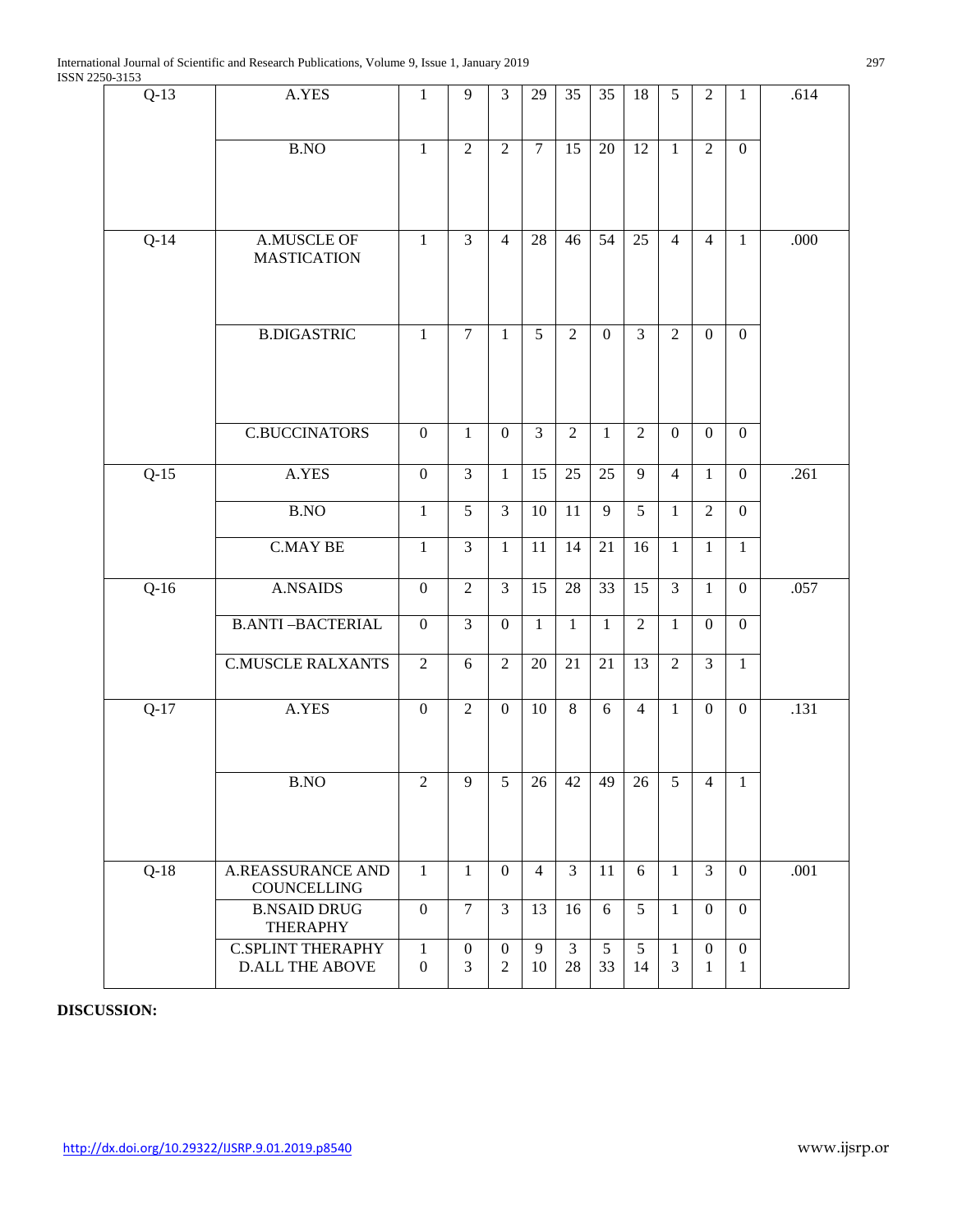

 **Chart 1: Dental student's age between 17 - 21** 



**Chart 2: Dental students age between 22 - 26** 

The present study is to assess the TMJ pain awareness among dental students by using the self-report questionnaire-based survey. The questionnaire has a collection of good information in a relative period of time with minimal cost and better understanding. Henceforth the aim is to evaluate the TMJ pain awareness and their characteristic features among dental students. There was a good response rate for the questionnaire which was satisfactory in comparison with the other studies. Among the total population, 83% of peoples were aware of the TMJ pain. In the study of 17-21 years, 43 % were aware of the TMJ pain and 9% were not aware of the TMJ pain and in the study of 22-26 years 40% were aware of the TMJ pain and 8% were not aware of it. In comparison with the age, students of 22-26 years have better knowledge about the TMJ pain than 17-21 years students but statistically not significant.

 On the relative study of 17-21 years, 17.5% had experienced TMJ pain and 34.5% have not experienced the pain. In 22-26 years 14.5% have experienced pain and 33.5% have not experienced the pain. In comparison with the age, students of 17-21 years had experienced pain than 22-26 years students but statistically not significant.